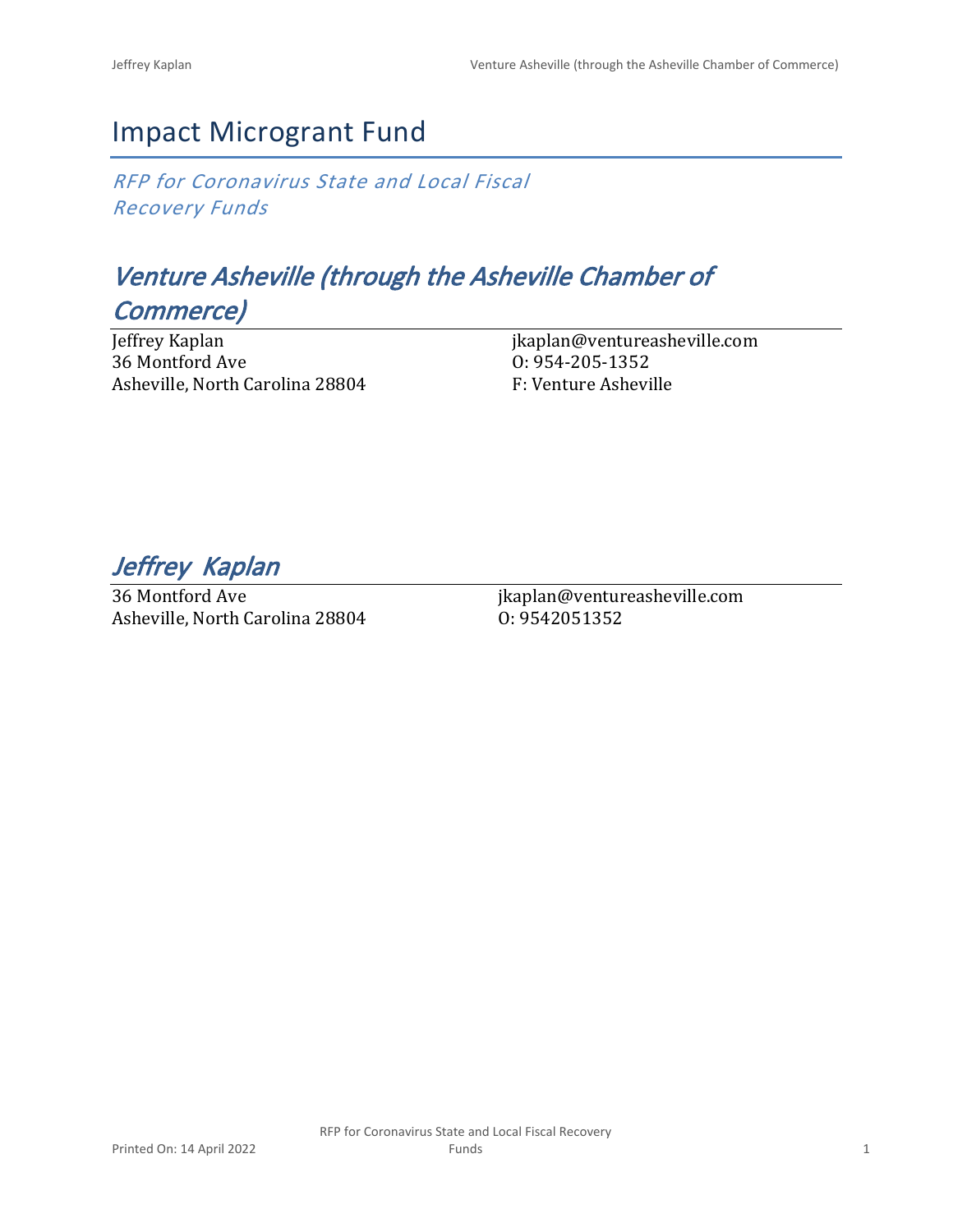# Application Form

## *Question Group*

Buncombe County requests proposals for projects to help the community recover from and respond to COVID-19 and its negative economic impacts.

Buncombe County has been awarded \$50,733,290 in Coronavirus State and Local Fiscal Recovery Funds (Recovery Funding), as part of the American Rescue Plan Act. To date, Buncombe County has awarded projects totaling \$23,093,499, leaving a balance of \$27,639,791 available to award.

Visit [http://www.buncombecounty.org/recoveryfundinghttp://www.buncombecounty.org/recoveryfundingwww.b](http://www.buncombecounty.org/recoveryfunding) [uncombecounty.org/recoveryfundinghttp://www.buncombecounty.org/recoveryfundinghttp://www.buncombeco](http://www.buncombecounty.org/recoveryfunding) [unty.org/recoveryfundinghttp://www.buncombecounty.org/recoveryfundinghttp://www.buncombecounty.org/re](http://www.buncombecounty.org/recoveryfunding) [coveryfunding](http://www.buncombecounty.org/recoveryfunding) for details.

This infusion of federal resources is intended to help turn the tide on the pandemic, address its economic fallout, and lay the foundation for a strong and equitable recovery.

Buncombe County is committed to investing these funds in projects that:

- Align to county strategic plan and community priorities
- Support equitable outcomes for most impacted populations
- Leverage and align with other governmental funding sources
- Make best use of this one-time infusion of resources
- Have a lasting impact

Proposals shall be submitted in accordance with the terms and conditions of this RFP and any addenda issued hereto.

Click [here](https://www.buncombecounty.org/common/purchasing/Buncombe%20Recovery%20Funding%20RFP%202022.pdf) for the full terms and conditions of the RFP

### **Organization Type\***

Nonprofit

### **Nonprofit documentation**

If nonprofit, attach IRS Determination Letter or other proof of nonprofit status.

CBF 1992 determination letter Advanced Ruling.pdf

### **Name of Project.\***

Impact Microgrant Fund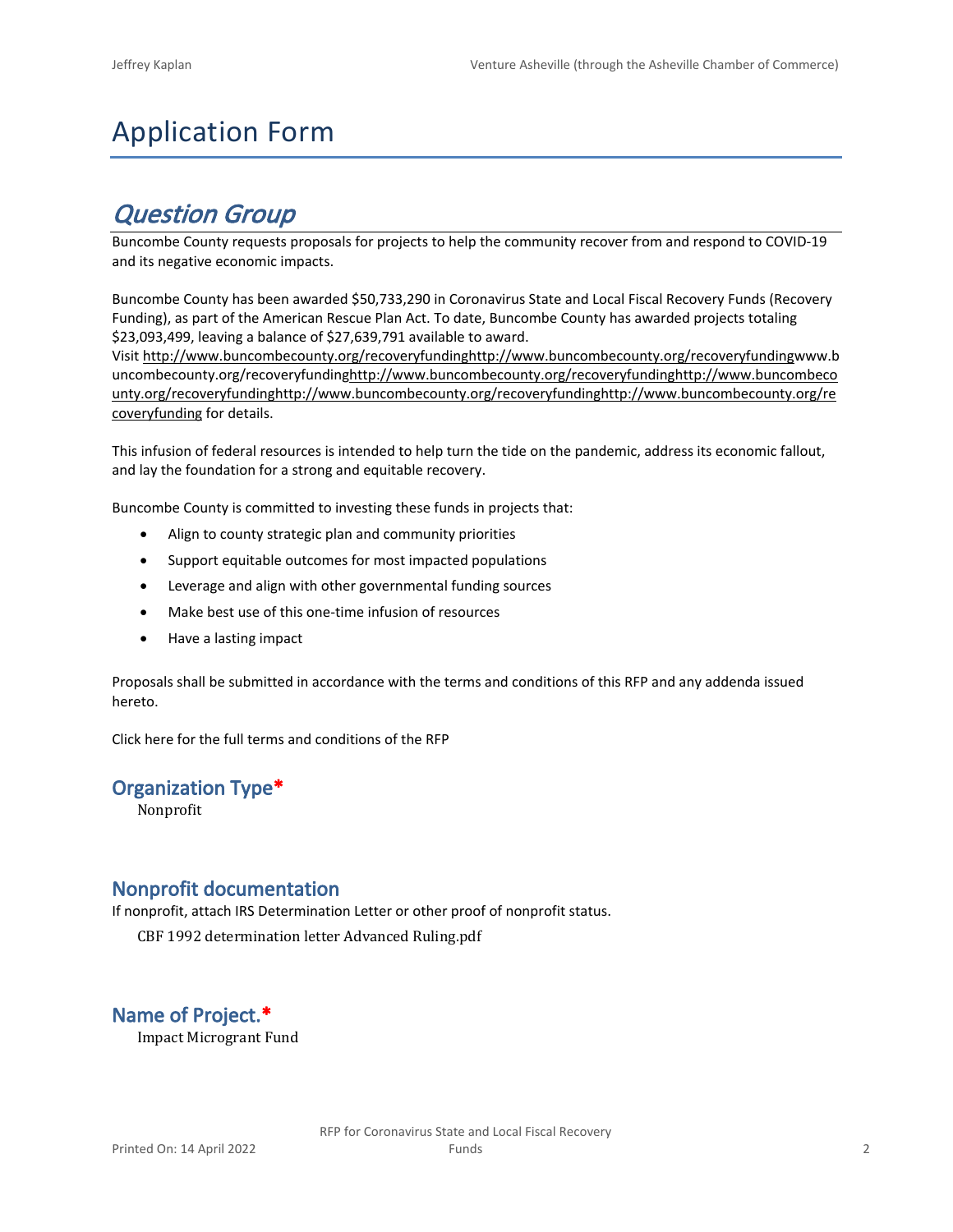### **New/Updated Proposal\***

Is this a new project proposal or an updated version of a proposal submitted during the earlier (July 2021) Recovery Funding RFP?

New project proposal

### **Amount of Funds Requested\***

\$62,700.00

### **Category\***

Please select one:

- Affordable Housing
- Aging/Older Adults
- Business Support/Economic Development
- Environmental/Climate
- Homelessness
- K-12 Education
- Infrastructure and/or Broadband
- Mental Health/Substance Use
- NC Pre-K Expansion
- Workforce

Business Support/Economic Development

### **Brief Project Description\***

Provide a short summary of your proposed project.

Prior to 2021, Venture Asheville ran an annual microgrant program, awarding five or six \$5,000 grants to early-stage businesses -companies in the idea stage or just prototyping. The applications are brief, a simple paragraph of the description of the venture and a 1-minute video. In total, Venture Asheville issued 11 grants. Seven grants went to women or POC entrepreneurs.

Each application cycle receives nearly 100 applications from aspiring entrepreneurs. Historically, nearly 35% of applicants come from POC and 50% are women or non-binary.

In 2021, Venture Asheville paused fundraising and awarding grants to analyze prior winners to learn what makes for successful funding and growth at this stage in our ecosystem. These findings greatly inform our metrics and changes to the grant program.

### **Project Plan\***

Explain how the project will be structured and implemented, including timeframe.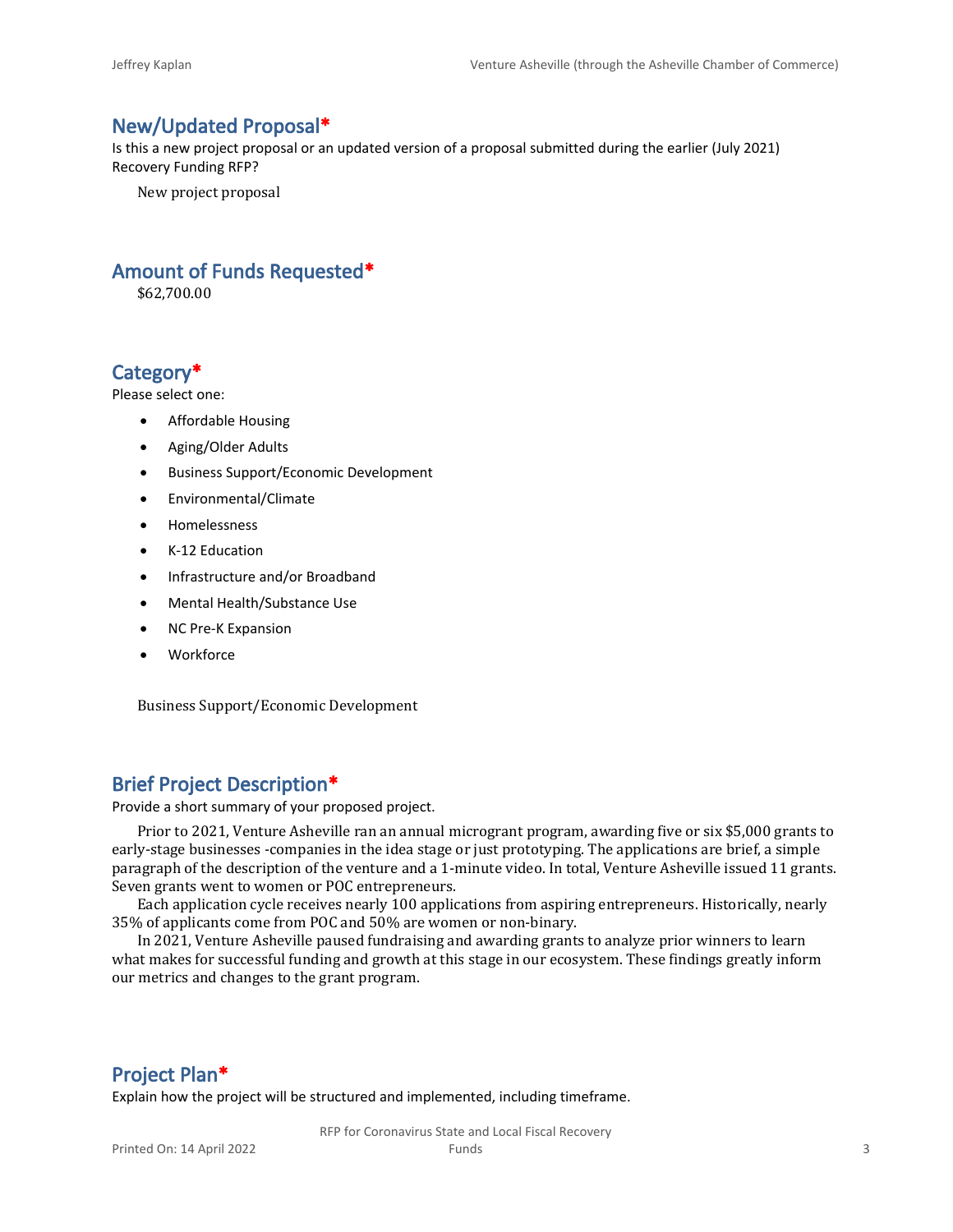Building off two successful Microgrant campaigns, the approach and launch will closely align with previous initiatives. However, the follow-through and support will be modeled after the most successful prior grant recipients to ensure higher success rates for all grant winners.

Once the funding is secured, Venture Asheville will create a simple online application and begin reaching out to numerous community partners to host info sessions with a specific focus on POC-led spaces, create print materials and recruit a selection committee representing diverse communities, industries, and business experience.

Historically, Venture Asheville reaches out to nearly 30 diverse partners in business and community support roles. Additionally, the grants are advertised in the Venture Asheville newsletter, Hatch AVL newsletters, 1 Million Cups newsletters and AVLToday.

We promote and advertise for a full month prior to applications opening. Promotion continues while applications are open for one month. Once the application window is closed, our staff runs an analysis on demographics, industry breakdowns, checks for eligibility, and creates a report for the selection committee.

The selection committee meets to discuss and vote on applications into 10 finalists and five winners. We host a live event and invite all 10 finalists to network and give a one-minute pitch. And then we announce the five winners.

Historically, we required each winner to enroll in some support program that they could choose. The issue is that compliance and follow through was inconsistent.

 Going forward, we are going to be more prescriptive in a way that follows prior success: formal team mentorship, incubation space, support to find follow-on grant funding, an "Experience Portfolio" and individual founder coaching. This is essentially the Venture Asheville playbook, which won a Gold Medal at the 2021 International Economic Development Council's Annual Meeting.

Henceforth, after the announcement, we meet the five winners to identify mentorship needs and enroll them in Venture Asheville's Elevate Program, onboard them into a peer-cohort of all the microgrant winners, set them up with 6 months of coworking space at Hatchworks, and identify metrics relevant to their venture.

After 6 months, we will review their progress and identify new needs.

### **Statement of Need\***

Describe the need that this project will address. Include data to demonstrate the need, and cite the source of the data.

Early stage startups are in a daily battle for survival. Much of the early-stage needs aren't necessarily expensive, but force founders to compromise, choosing between learning a new skill or hiring out, choosing between manual labor or buying a machine, choosing between working in the business or working on the business.

Entrepreneurs are told to start with a "Friends and Family Round" to get their businesses off the ground. However, this old-school way of thinking leads to further inequities in the business community. The average net worth of a White family in America is \$170,000. But for Black families it's \$17,000. One can empathize with the mindset of someone who tells you to raise some money from the people closest to you when they are all well-off. But how is someone with \$17,000 to their family's name going to round up enough discretionary money from friends and family to take the risk of launching a new business?

Our ecosystem has a funding gap. We can successfully get a startup through crowdfunding, and we support multiple angel groups. We even have the Mountain Community Capital Fund (MCCF) but even the MCCF won't lend to a startup with less than 12 months of cash flow (per County operating rules).

We lack a mechanism to get startups off the ground. Personal savings are often the differentiator between growing and struggling startups, which further pushes our ecosystem away from diversity, equity and inclusion. With your help, we will create a micro-grant program to offer grants up to \$5,000 to high-growth potential startups in this critical phase in their entrepreneurial journey.

Venture Asheville's Microgrants have a proven track record of impact and success in recruiting diverse funding applicants. 64% of our grants are won by women and POC.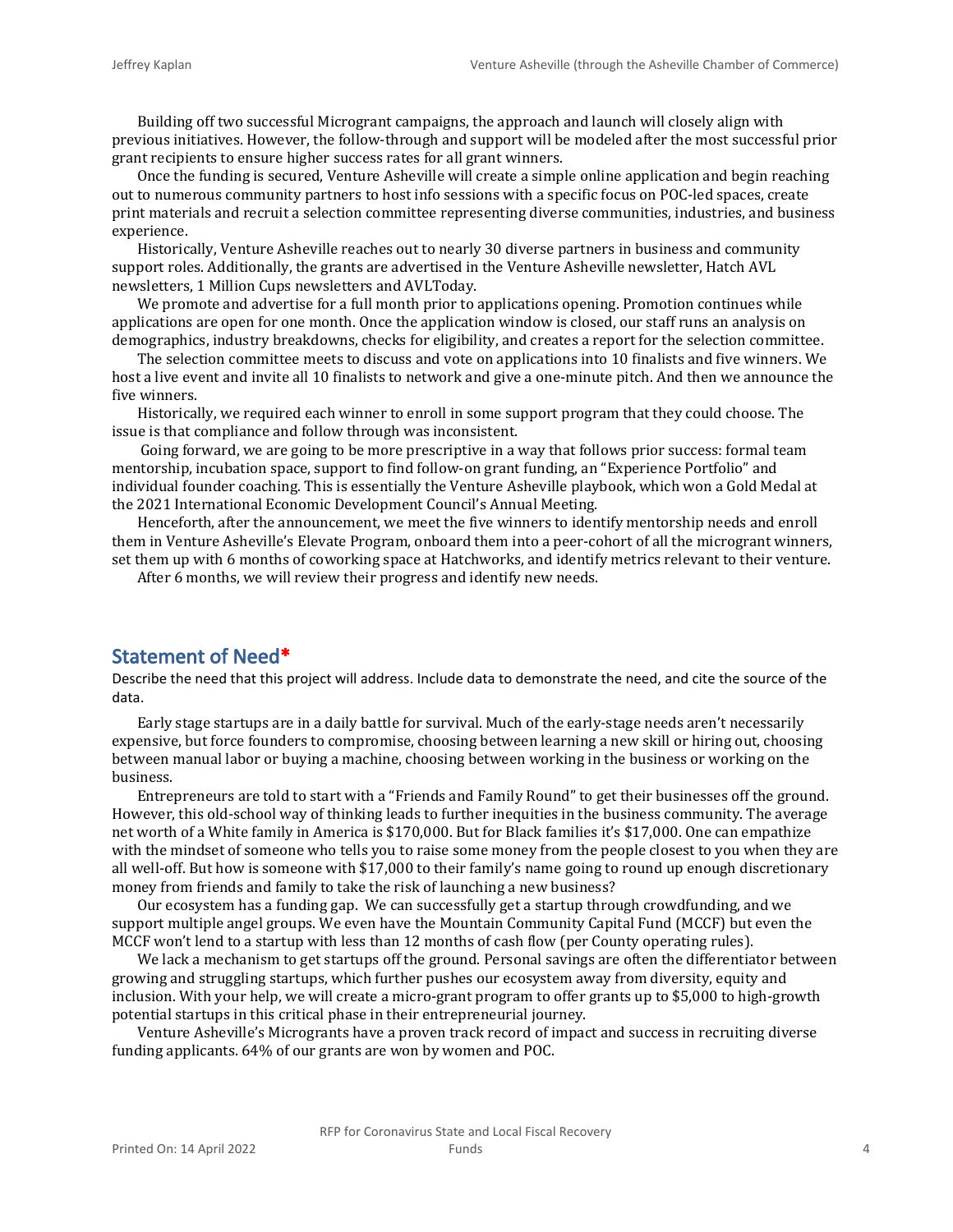### **Link to COVID-19\***

Identify a health or economic harm resulting from or exacerbated by the public health emergency, describe the nature and extent of that harm, and explain how the use of this funding would address such harm.

Mountain BizWork's comprehensive report on the effects of COVID on local businesses highlights a number of needed initiatives:

-affordability is squeezing local business owners. Our Microgrants are grants, no-strings attached, cash for entrepreneurs to take a leap without making a compromise.

-capital is needed at reasonable rate. Again, as a grant there is no interest charged to help entrepreneurs take a major step.

-Small Business technical assistance remains vital. Venture Asheville's method of mentorship earned \$85 million dollars, created nearly 300 jobs, and raised \$33 million dollars in capital for Buncombe County startups.

Most our revenue and investment came between 2020-2022. Even with the difficulties of COVID, we have an exceptional track record in enabling the ecosystem to benefit entrepreneurs.

## **Population Served\***

Define the population to be served by this project, including volume and demographic characteristics of those served.

The population served includes Buncombe County residents who have an idea for a business. These come from people with day jobs, side hustles, etsy shops, etc… They are your friends, family, and neighbors. These grants give aspiring entrepreneurs the boost, cash, and confidence they need to turn ideas into ventures.

Again, 64% of our grants go to women and POC entrepreneurs and 35% of our applicants have been POC.

### **Results\***

Describe the proposed impact of the project. List at least 3 performance measures that will be tracked and reported. If possible, include baselines and goals for each performance measure.

This funding will create five new businesses per year over two years, it will create a cohort of 21 grant recipients (10 new, 11 prior) to serve as peer-mentors together, it will engage more community members to join as trained mentors, and it will create cash flow for the local economy.

Prior winners have used the funding to secure equipment, space, inventory, hire people, hire agencies (for web design and marketing), fund patents, increase profitability, and win follow on grants.

We track the following metrics:

- Diversity of applicants by age, race, industry, gender, and orientation
- Revenue
- New Jobs
- Follow on investment

### **Evaluation\***

Describe the data collection, analysis, and quality assurance measures you will use to assure ongoing, effective tracking of contract requirements and outcomes.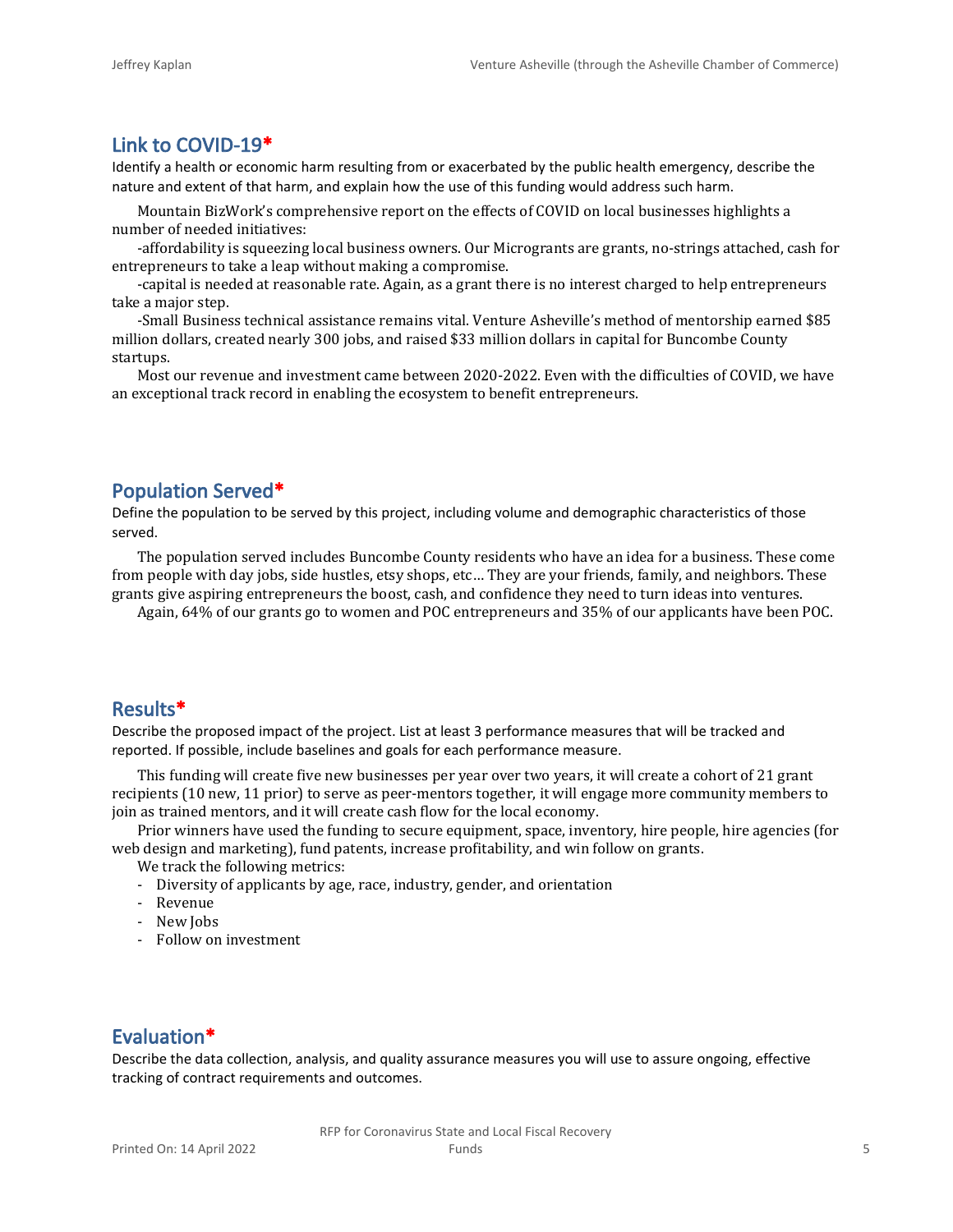In accordance with previous grant cycles, each recipient is interviewed by our staff, metrics are identified, and mentors are assigned according to industry expertise an entrepreneur subject matter needs.

Once enrolled in our mentorship program, the grant winners will meet their mentor team each month which helps keep them accountable and on pace to meet their milestones. In addition to these sessions, grant winners will join our monthly Founders Luncheons, which are 2-hour meetings where a guest speaker presents topical information for the first half, followed by confidential peer-mentorship for the second half.

Every quarter, our staff requires the entrepreneurs to report revenue, investment, jobs, salaries, and milestones. This gives us a chance to check in and provide timely and targeted support.

To date, this model of mentorship has earned Buncombe-based startups over \$85M in revenue, raised over \$30M in follow on capital, and created over 285 jobs.

### **Equity Impact\***

How will this effort help build toward a just, equitable, and sustainable COVID-19 recovery? How are the root causes and/or disproportionate impacts of inequities addressed?

Our grant recipients historically are a majority Women and Black or Brown entrepreneurs. Each of these group's earnings and achievement gaps widened during the COVID-19 pandemic. We expect to continue on this legacy of success and increase venture growth with our wrap-around services.

### **Project Partners\***

Identify any subcontractors you intend to use for the proposed scope of work. For each subcontractor listed, indicate:

1.) What products and/or services are to be supplied by that subcontractor and;

2.) What percentage of the overall scope of work that subcontractor will perform.

Also, list non-funded key partners critical to project.

None, all will be done in-house as Venture Asheville.

### **Capacity\***

Describe the background, experience, and capabilities of your organization or department as it relates to capacity for delivering the proposed project and managing federal funds.

Venture Asheville is a public-private-partnership built on grant funds, investment dollars, and nearly 40% government funding. Building off 8 years of success, and 11 grant winners under this program, we feel more than qualified to steward these funds and report metrics and results appropriately to the county.

Additionally, Venture Asheville's director, Jeffrey Kaplan, is quite familiar with ARPA funding as the chair of the Mountain Community Capital Fund, a recent recipient of \$1.25M from the County's first round of ARPA funding.

### **Budget\***

Provide a detailed project budget including all proposed project revenues and expenditures, including explanations and methodology. For all revenue sources, list the funder and denote whether funds are confirmed or pending. For project expenses, denote all capital vs. operating costs, and reflect which specific expenses are proposed to be

RFP for Coronavirus State and Local Fiscal Recovery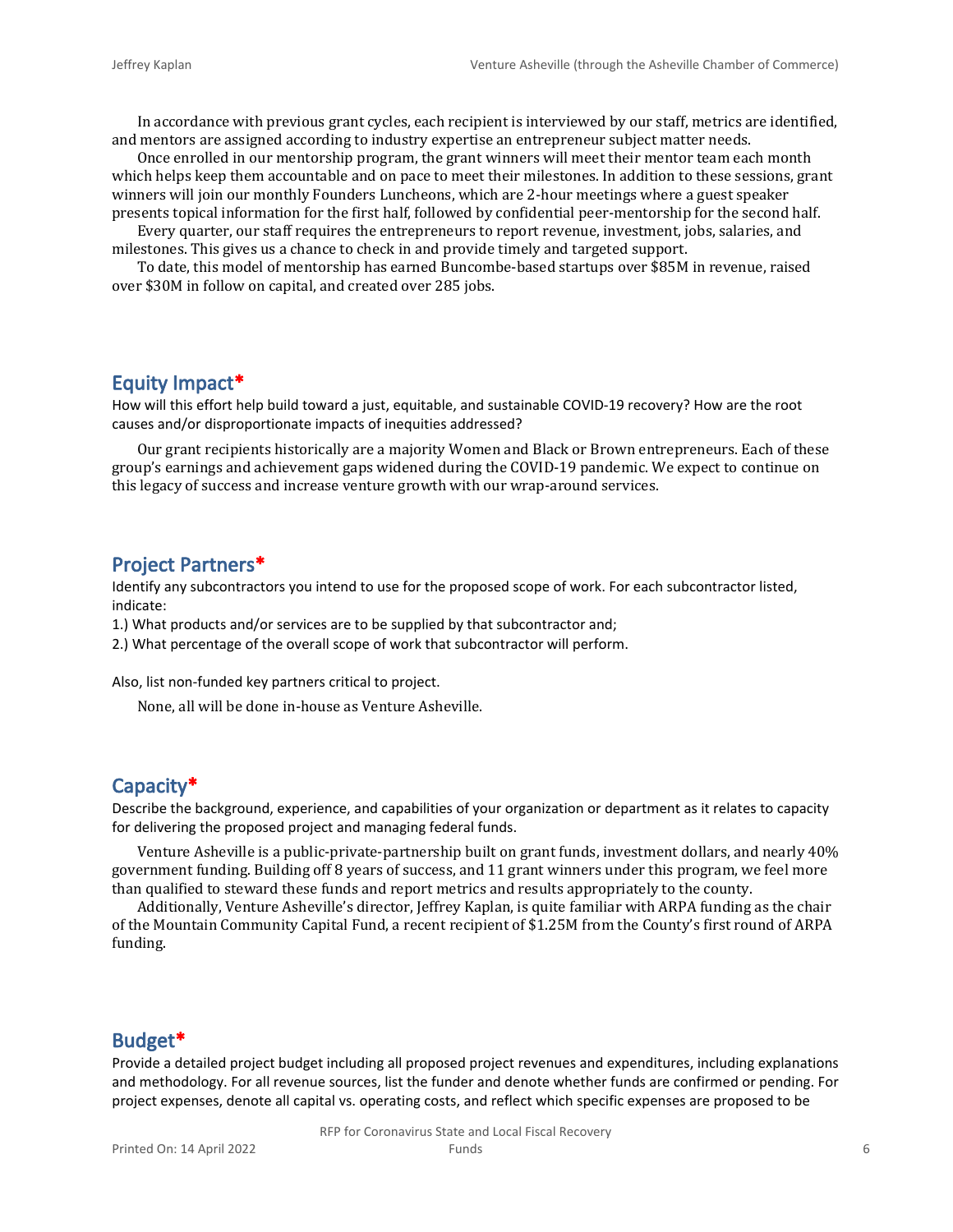funded with one-time Buncombe County Recovery Funds.

Download a copy of the budget form [HERE](https://buncombecounty.org/common/community-investment/grants/early-childhood-education/Recovery-Funds-budget-template.xlsx). Complete the form, and upload it using the button below.

Recovery-Funds-budget-IMPACTMICROGRANTFUND.xlsx

### **Special Considerations\***

Provide any other information that might assist the County in its selection.

Please consider our recent report on new venture density, that Venture Asheville presented to the EDC board in early 2022. By analyzing rates of new venture creation per capita, we have found that Buncombe County is lagging comparable counties. Where we were leading counties like Guilford and New Hanover, each of these metros have surpassed Buncombe in terms of new ventures being created. The state of North Carolina is on an absolute hot streak for entrepreneurs to start businesses. And while it seems like our ecosystem is humming along, we are not keeping up with the state. Our pace is slowing and we are losing our high ranking.

Programs like this microgrant give entrepreneurs the confidence to take the leap, start their business, and become the next generation of job creators. Entrepreneurs literally build our future – from the products and services we'll use every day, to our next civic leaders, and our next philanthropists. If we want a better tomorrow, we need to build better entrepreneurs today. Please consider helping us shepherd 10 aspiring entrepreneurs through their startup journey.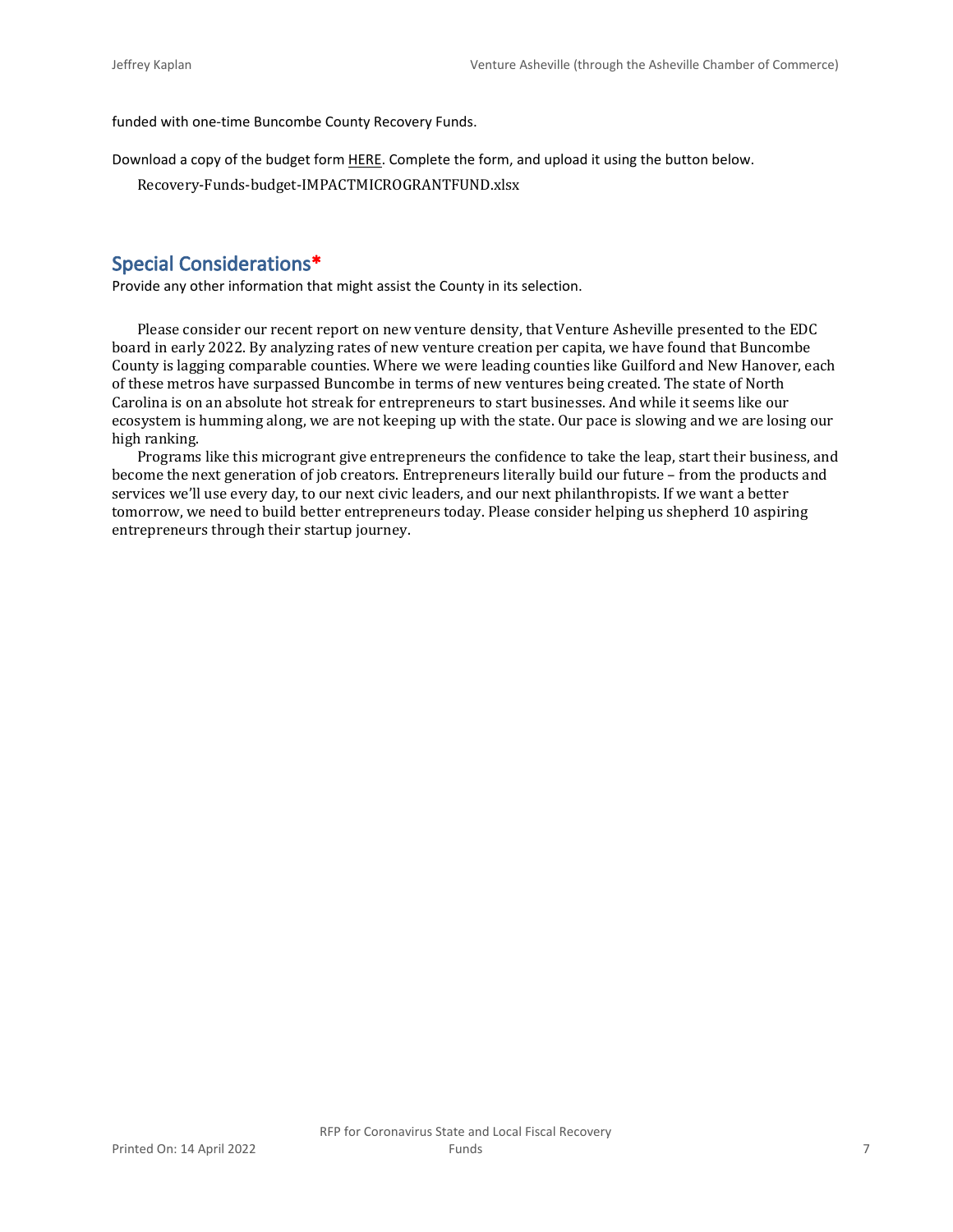# File Attachment Summary

## *Applicant File Uploads*

- CBF 1992 determination letter Advanced Ruling.pdf
- Recovery-Funds-budget-IMPACTMICROGRANTFUND.xlsx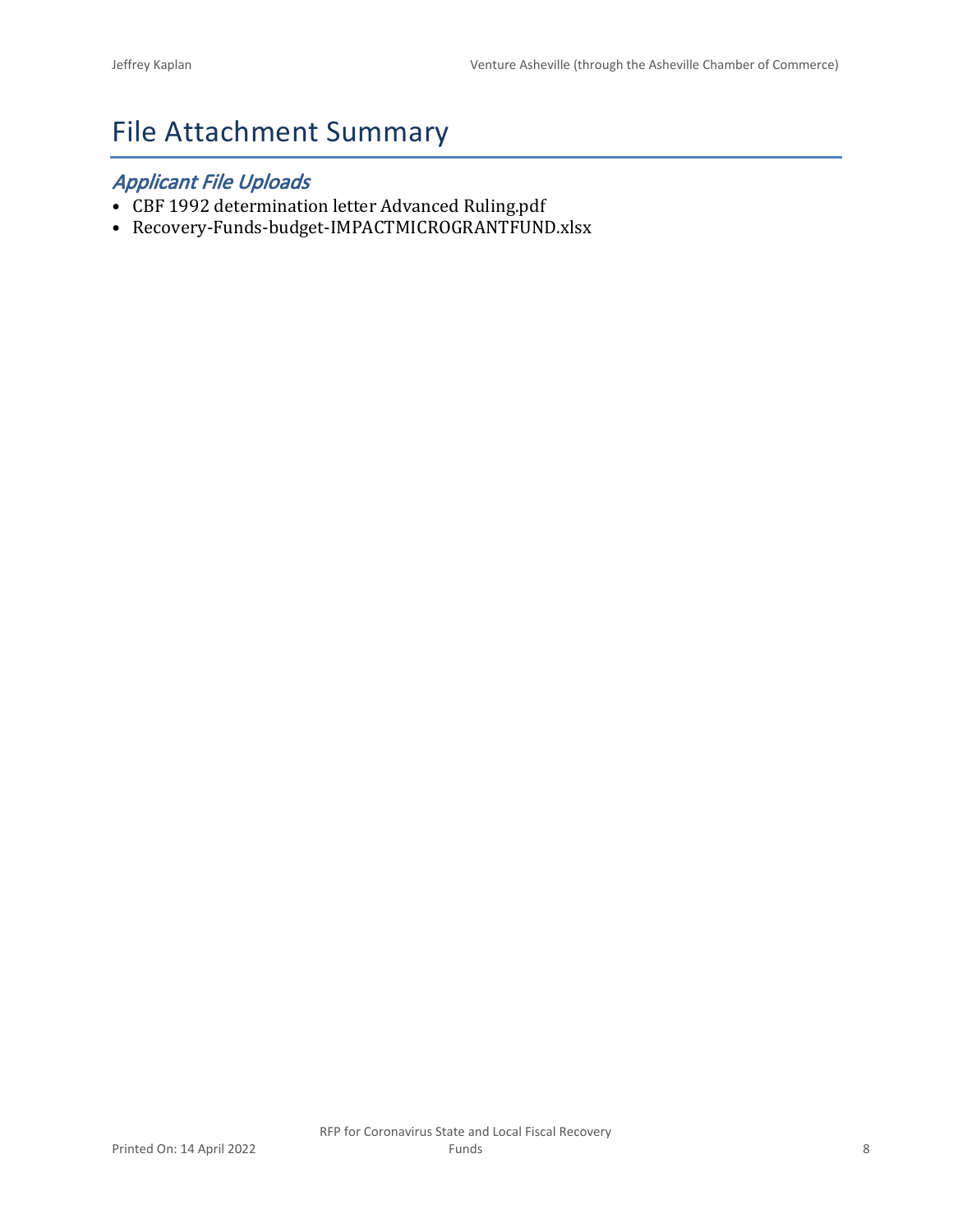DEPARTMENT OF THE TREASURY

INTERNAL REVENUE SERVICE DISTRICT DIRECTOR  $C - 1130$ ATLANTA, GA 30301

APR 2 3 1992 Date:

ASHEVILLE AREA CHAMBER OF COMMERCE COMMUNITY BETTERMENT FOUNDATION 151 HAYWOOD STREET ASHEVILLE, NC 28801

Employer Identification Number: 56-1762978 Contact Person: ERIC C. HYLTON Contact Telephone Number:  $(404)$  331-0193

Accounting Period Ending: June 30 Foundation Status Classification:  $509(a)(1)$ Advance Ruling Period Begins: December 31, 1991 Advance Ruling Period Ends: June 30, 1996 Addendum Applies: Yes

Dear Applicant:

Based on information you supplied, and assuming your operations will be as stated in your application for recognition of exemption, we have determined you are exempt from federal income tax under section 501(a) of the Internal Revenue Code as an organization described in section 501(c)(3).

Because you are a newly created organization, we are not now making a final determination of your foundation status under section 509(a) of the Code. However, we have determined that you can reasonably expect to be a publiciy supported organization described in sections 509(a)(1) and 170(b)(1)(A)(vi).

Accordingly, during an advance ruling period you will be treated as a publicly supported organization, and not as a private foundation. This advance ruling period begins and ends on the dates shown above.

Within 90 days after the end of your advance ruling period, you must send us the information needed to determine whether you have met the requirements of the applicable support test during the advance ruling period. If you establish that you have been a publicly supported organization, we will classify you as a section 509(a)(1) or 509(a)(2) organization as long as you continue to meet the requirements of the applicable support test. If you do not meet the public support requirements during the advance ruling period, we will classify you as a private foundation for future periods. Also, if we classify you as a private foundation, we will treat you as a private foundation from your beginning date for purposes of section 507(d) and 4940.

Grantors and contributors may rely on our determination that you are not a private foundation until 90 days after the end of your advance ruling period. If you send us the required information within the 90 days, grantors and contributors may continue to rely on the advance determination until we make a final determination of your foundation status.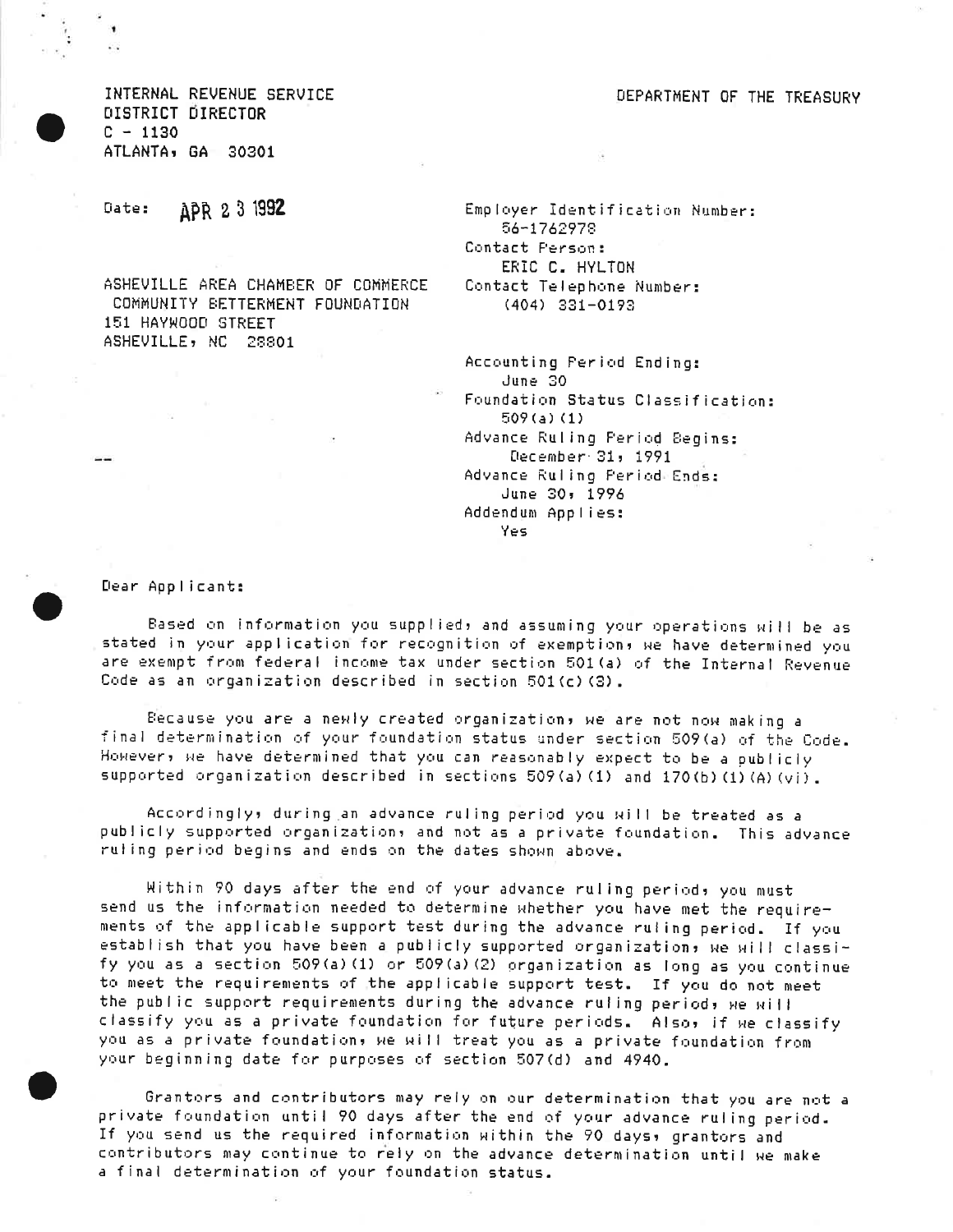#### ASHEVILLE AREA CHAMBER OF COMMERCE

 $\cdots$ 

If we publish a notice in the Internal Revenue Bulletin stating that we will no longer treat you as a publicly supported organizations grantors and contributors may not rely on this determination after the date we publish the notice. In addition, if you lose your status as a publicly supported organization, and a grantor or contributor was responsible for, or was aware of, the act or failure to act, that resulted in your loss of such status, that person may not rely on this determination from the date of the act or failure to act. Also, if a grantor or contributor learned that we had given notice that you would be removed from classification as a publicly supported organization, then that person may not rely on this determination as of the date he or she acquired such knowledge.

 $-2-$ 

If you change your sources of support, your purposes, character, or method of operation, please let us know so we can consider the effect of the change on your exempt status and foundation status. If you amend your organizational document or bylaws, please send us a copy of the amended document or bylaws. Aiso, let us know all changes in your name or address.

As of January 1, 1984, you are liable for social securities taxes under the Federal Insurance Contributions Act on amounts of \$100 or more you pay to each of your employees during a calendar year. You are not liable for the tax imposed under the Federal Unemployment Tax Act (FUTA).

Organizations that are not private foundations are not subject to the private foundation excise taxes under Chapter 42 of the Internal Revenue Code. Howevers you are not automatically exempt from other federal excise taxes. If you have any questions about excise, employment, or other federal taxes, please let us know.

Donors may deduct contributions to you as provided in section 170 of the Internal Revenue Code. Bequests, legacies, devises, transfers, or gifts to you or for your use are deductible for Federal estate and gift tax purposes if they meet the applicable provisions of sections 2055, 2106, and 2522 of the Code.

Donors may deduct contributions to you only to the extent that their contributions are gifts, with no consideration received. Ticket purchases and similar payments in conjunction with fundraising events may not necessarily qualify as deductible contributions, depending on the circumstances. Revenue Ruling 67-246, published in Cumulative Bulletin 1967-2, on page 104, gives guidelines regarding when taxpayers may deduct payments for admission to, or other participation in, fundraising activities for charity.

You are not required to file Form 990, Return of Organization Exempt From Income Tax, if your gross receipts each year are normally \$25,000 or less. If you receive a Form 990 package in the mail, simply attach the label provided, check the box in the heading to indicate that your annual gross receipts are normally \$25,000 or less, and sign the return.

If you are required to file a return you must file it by the 15th day of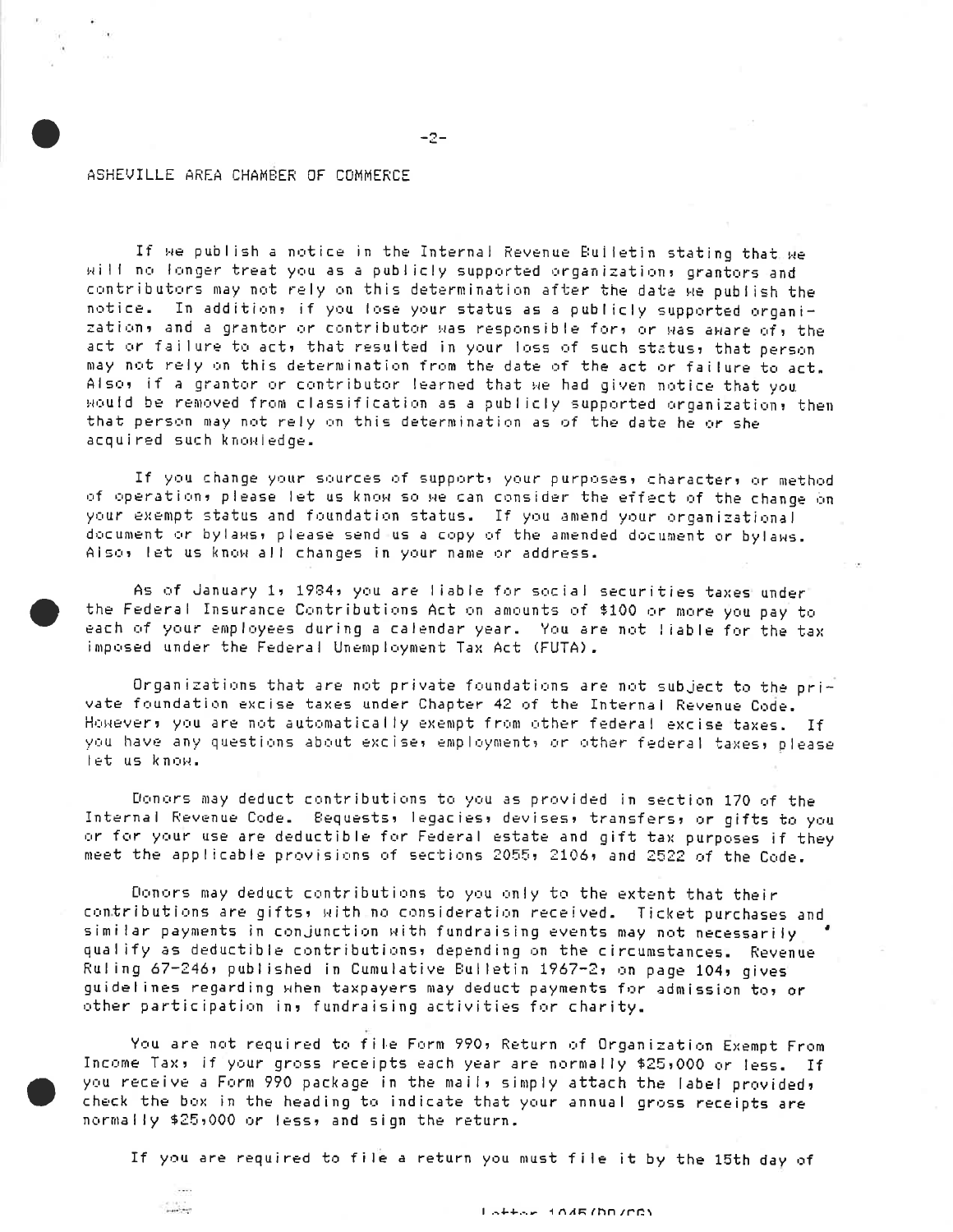#### ASHEVILLE AREA CHAMBER OF COMMERCE

the fifth month after the end of your annual accounting period. We charge a penalty of \$10 a day when a return is filed late, unless there is reasonable cause for the delay. Howevers the maximum penalty we charge cannot exceed \$5,000 or 5 percent of your gross receipts for the year, whichever is less. We may also charge this penalty if a return is not complete. So, please be sure your return is complete before you file it.

 $-3-$ 

You are not required to file federal income tax returns unless you are subject to the tax on unrelated business income under section 511 of the Code. If you are subject to this tax, you must file an income tax return on Form 990-T, Exempt Organization Business Income Tax Return. In this letter we are not determining whether any of your present or proposed activities are unrelated trade or business as defined in section 513 of the Code.

You need an employer identification number even if you have no employees. If an employer identification number was not entered on your application, we will assign a number to you and advise you of it. Please use that number on all returns you file and in all correspondence with the Internal Revenue Service.

This determination is based on evidence that your funds are dedicated to the purposes listed in section 501(c)(3) of the Code. To assure your continued exemption, you should keep records to show that funds are spent only for those purposes. If you distribute funds to other organizations, your records should show whether they are exempt under section 501(c)(3). In cases where the recipient organization is not exempt under section 501(c)(3), you must have evidence that the funds will remain dedicated to the required purposes and that the recipient will use the funds for those purposes.

If we said in the heading of this letter that an addendum applies, the addendum enclosed is an integral part of this letter.

Because this letter could help us resolve any questions about your exempt status and foundation status, you should keep it in your permanent records.

We have sent a copy of this letter to your representative as indicated in your power of attorney.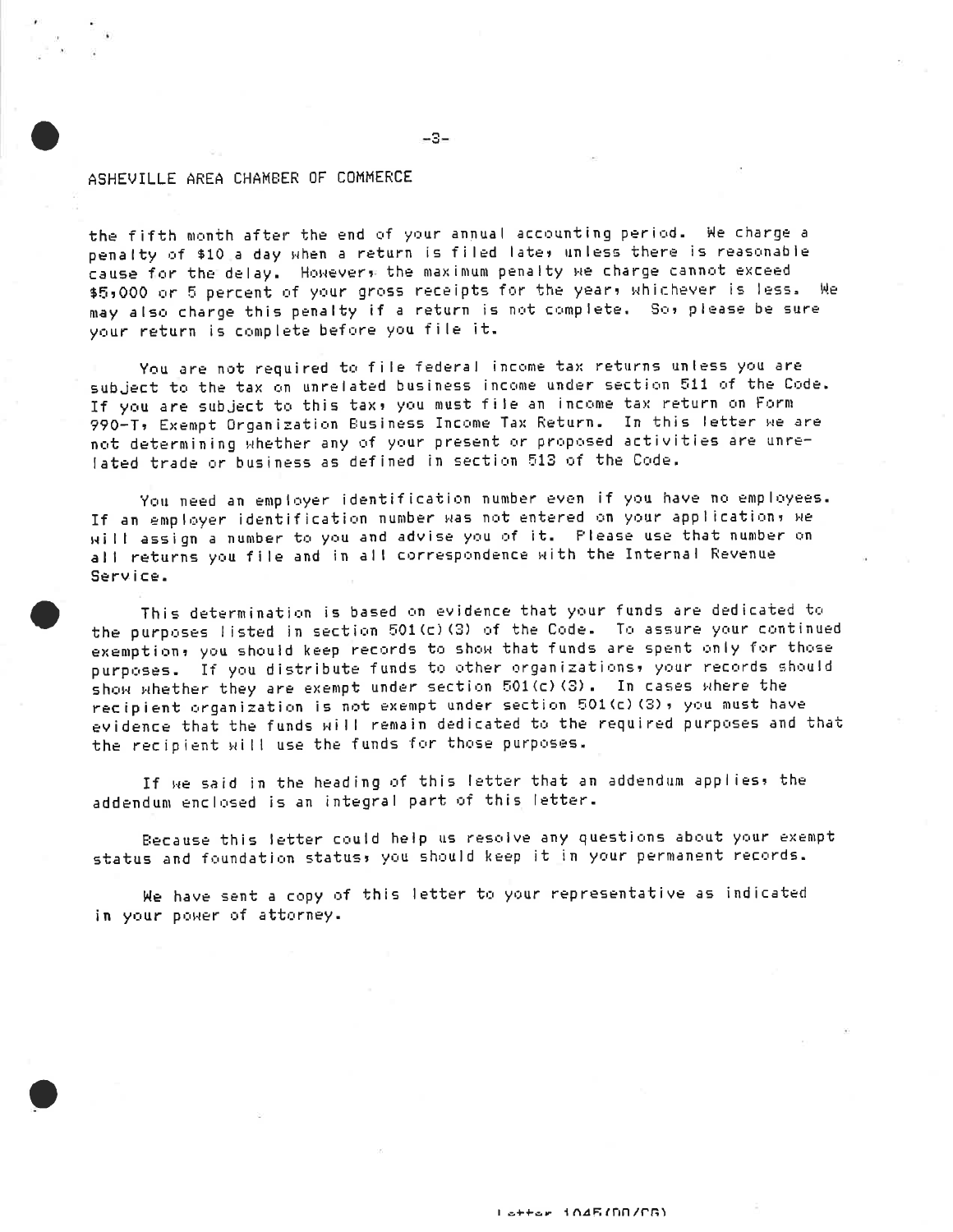ASHEVILLE AREA CHAMBER OF COMMERCE

ŝ

If you have any questions, please contact the person whose name and<br>telephone number are shown in the heading of this letter.

Sincerely yours,

Paul Williams District Director

Enclosure(s): Addendum Form 872-C